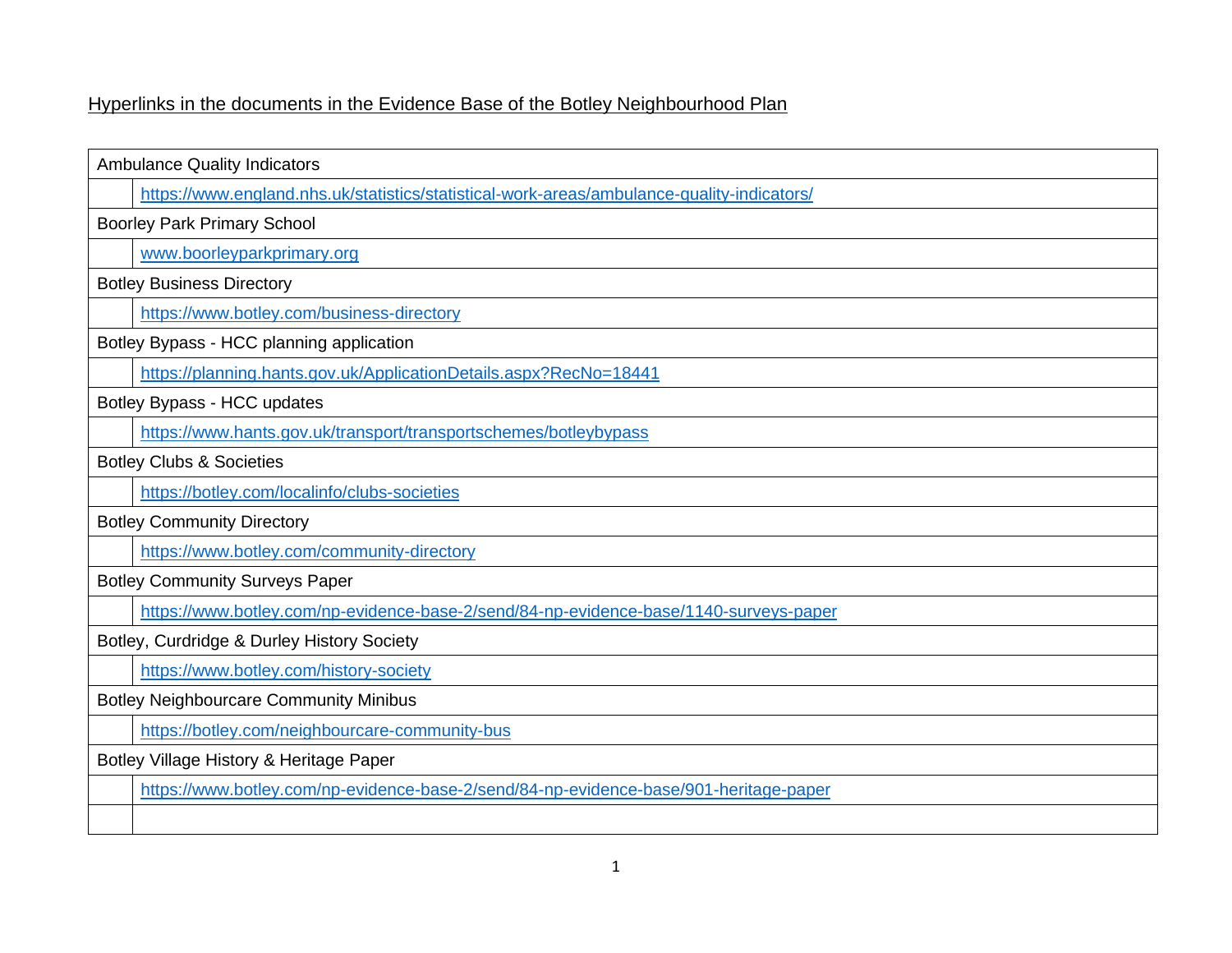Botley Village History & Heritage Paper Appendix

<https://www.botley.com/np-evidence-base-2/send/84-np-evidence-base/1151-locality-hh-paper-appendix>

Botley web site

[https://botley.com](https://botley.com/)

BPC Pipelines Guidance

<https://botley.com/np-evidence-base-2/send/84-np-evidence-base/1159-pipelines-policy-2019>

BPC's Representations to the Eastleigh Borough Local Plan Hearings

<https://www.botley.com/np-evidence-base-2/send/84-np-evidence-base/1197-eblp-matters-8-13>

Bus routes - Bluestar 3

<https://www.bluestarbus.co.uk/services/SQ/3>

Bus routes - Hampshire Community Transport 26 Taxishare

<https://bustimes.org/services/26-burridge-hedge-end-taxishare>

Bus routes - Stagecoach 692

<https://bustimes.org/services/692-peter-symonds-college-colden-common-curdridge->

Bus routes - Xelabus X9

<http://www.xelabus.info/x9>

Bus routes - Xelabus X15

<http://www.xelabus.info/x15>

Bus routes - Xelabus 191

<http://www.xelabus.info/191>

Bus routes - Xelabus 401

<http://www.xelabus.info/401>

Campaign to Protect Rural England - sustainable transport

<https://www.cpre.org.uk/what-we-care-about/sustainable-transport/roads/>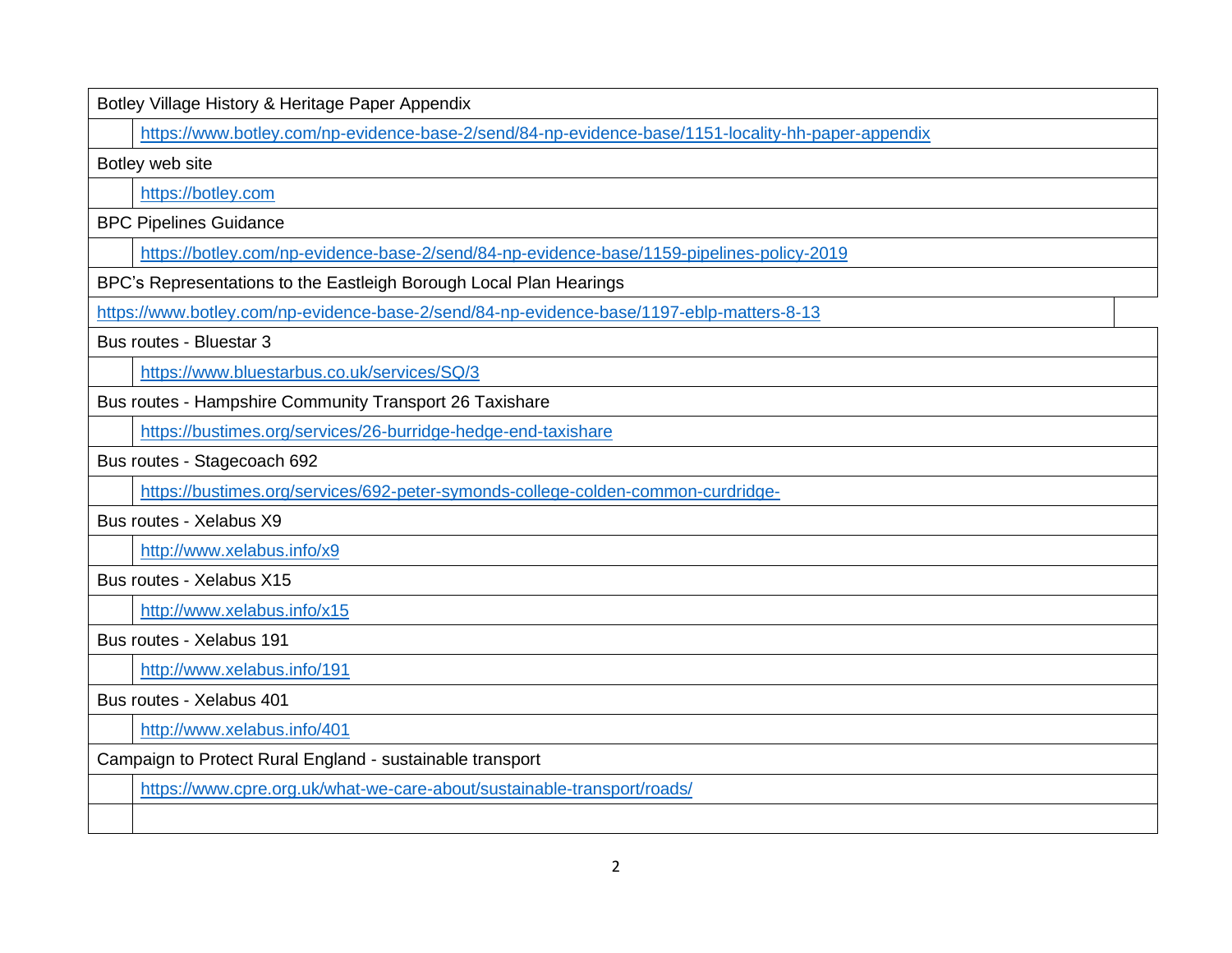Clean Air - impact of domestic coal and wood burning stoves

<https://www.botley.com/np-evidence-base-2/send/84-np-evidence-base/1198-air-pollution-from-burning-coal-and-wet-wood>

Cobbett Trail - Botley web site

<https://www.botley.com/thingstodo/walks/cobbett-trail>

Cobbett Trail - Hampshire Life

<https://www.hampshire-life.co.uk/out-about/walks/hampshire-walk-through-botley-and-alongside-the-river-hamble-1-3969252>

Community Infrastructure Levy - Government guidance

<https://www.gov.uk/guidance/community-infrastructure-levy>

Community Infrastructure Levy - Locality guidance

<https://www.botley.com/np-evidence-base-2/send/84-np-evidence-base/945-locality-community-infrastructure-levy-guidance>

Community & Infrastructure Priorities List for Botley

<https://botley.com/np-evidence-base-2/send/84-np-evidence-base/1378-community-infrastructure-priorities-2019-2024>

Community Speed Watch Programmes

[https://www.hampshire.police.uk/police-forces/hampshire-constabulary/areas/careers/careers/police-support-volunteers/community](https://www.hampshire.police.uk/police-forces/hampshire-constabulary/areas/careers/careers/police-support-volunteers/community-speedwatch/)[speedwatch/](https://www.hampshire.police.uk/police-forces/hampshire-constabulary/areas/careers/careers/police-support-volunteers/community-speedwatch/)

DEFRA Clean Air Strategy 2019

[https://assets.publishing.service.gov.uk/government/uploads/system/uploads/attachment\\_data/file/770715/clean-air-strategy-](https://assets.publishing.service.gov.uk/government/uploads/system/uploads/attachment_data/file/770715/clean-air-strategy-2019.pdf)[2019.pdf](https://assets.publishing.service.gov.uk/government/uploads/system/uploads/attachment_data/file/770715/clean-air-strategy-2019.pdf)

DfT latest evidence on induced travel demand - Rand Europe Report 2018

[https://assets.publishing.service.gov.uk/government/uploads/system/uploads/attachment\\_data/file/762976/latest-evidence-on](https://assets.publishing.service.gov.uk/government/uploads/system/uploads/attachment_data/file/762976/latest-evidence-on-induced-travel-demand-an-evidence-review.pdf)[induced-travel-demand-an-evidence-review.pdf](https://assets.publishing.service.gov.uk/government/uploads/system/uploads/attachment_data/file/762976/latest-evidence-on-induced-travel-demand-an-evidence-review.pdf)

DfT Standing Advisory Committee on Trunk Roads Assessment 1994

<https://bettertransport.org.uk/sites/default/files/trunk-roads-traffic-report.pdf>

Eastleigh Borough Business Directory

<https://www.eastleighborough.co.uk/>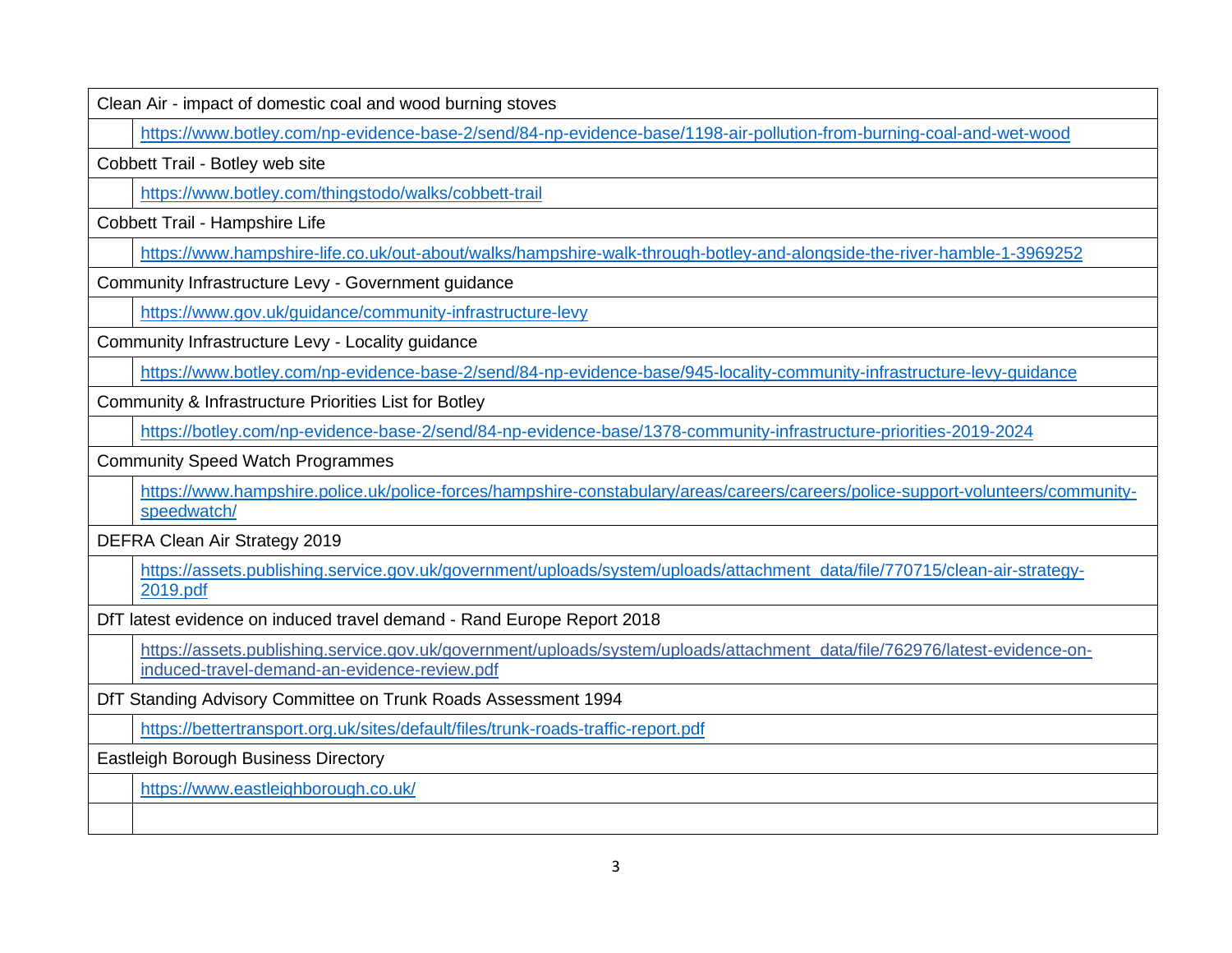Eastleigh Cycleways and Bridleways Interactive Map <https://eastleigh.pindarcreative.co.uk/> Eastleigh Local Economy <https://www.eastleigh.gov.uk/media/3391/eastleigh-economy-review-jan-2017.pdf> EBC Air Pollution - Annual Statistics <http://eastleigh.my-air.uk/annual-statistics/> EBC Air Quality - diffusion tube data <http://eastleigh.my-air.uk/diffusion-tube-data/> EBC Air Quality - reducing air pollution <https://www.eastleigh.gov.uk/environmental-health/pollution/air-quality> EBC Air Quality - Ricardo Energy & Environment Report 2018 <https://www.eastleigh.gov.uk/media/4128/env008a-air-quality-main-report.pdf> EBC Air Quality - Ricardo Energy & Environment Air Report Update 2020 <https://www.eastleigh.gov.uk/media/5494/ed23-update-16-air-quality-impact-assessment-position-at-2020.pdf> EBC Climate Change and Environment - what can you do <https://www.eastleigh.gov.uk/climate-change-and-environment/what-you-can-do> EBC Climate Change and Environmental Emergency Interim Action Plan 2019 <https://www.eastleigh.gov.uk/media/6356/climate-change-and-environmental-emergency-interim-action-plan-november-2019.pdf> EBC Climate and Environment Emergency Strategy 2020-2030 <https://www.eastleigh.gov.uk/media/6355/climate-change-and-environmental-emergency-strategy-2020-2030.pdf> EBC Corporate Plan 2015-2025 <https://www.eastleigh.gov.uk/media/2349/corporate-plan-2015-2025.pdf> EBC Corporate Plan 2018-2020 Corporate Strategy Health & Wellbeing <https://meetings.eastleigh.gov.uk/documents/s50019673/Health%20and%20Wellbeing.pdf>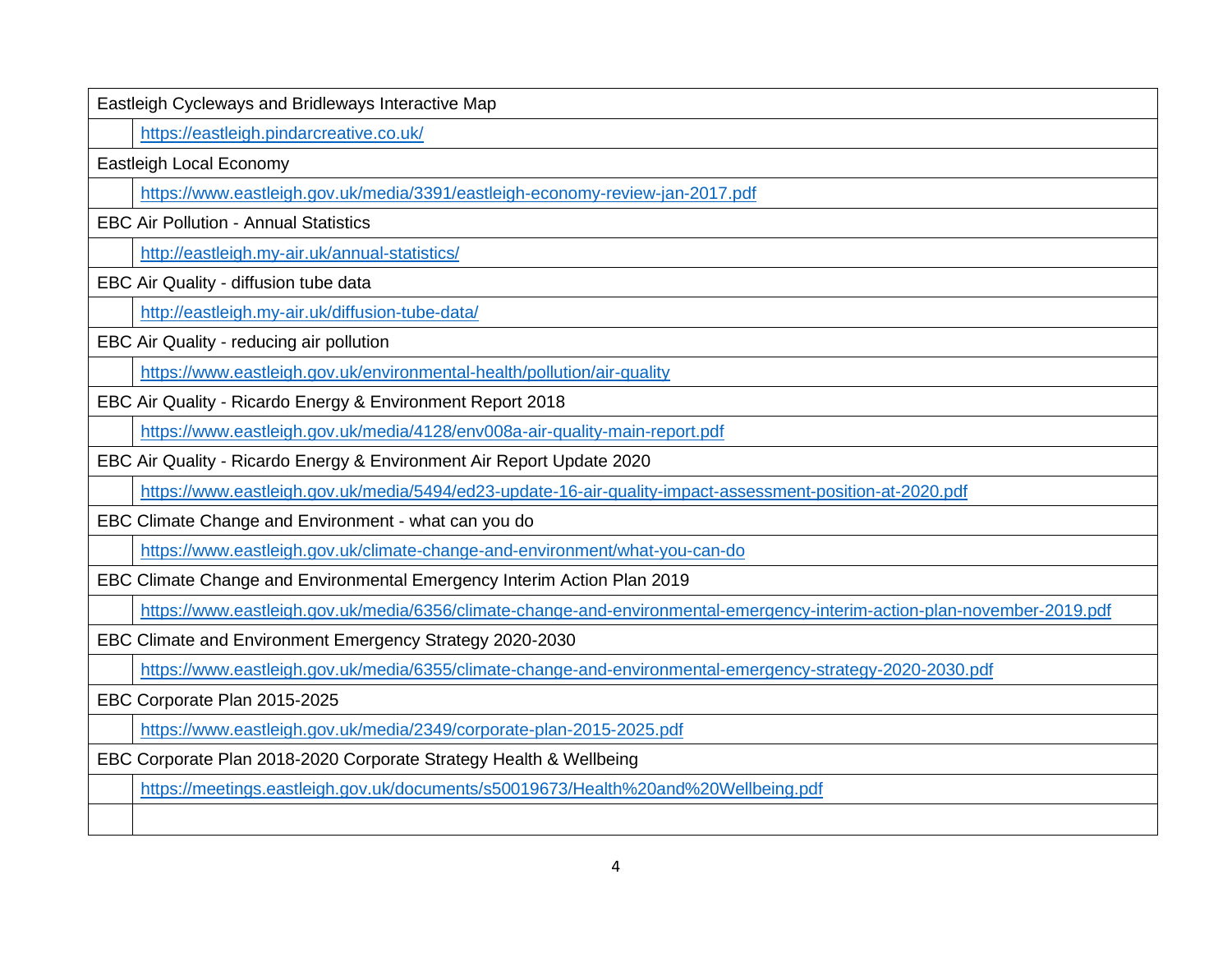| EBC Corporate Strategy Green Borough 2018                                                                                                      |  |
|------------------------------------------------------------------------------------------------------------------------------------------------|--|
| https://www.eastleigh.gov.uk/media/3903/green-borough.pdf                                                                                      |  |
| EBC Cycleways and Bridleways Map 2015                                                                                                          |  |
| https://www.eastleigh.gov.uk/media/2582/eastleigh cycle map web 2015.pdf                                                                       |  |
| EBC Domestic Waste and Recycling Policy                                                                                                        |  |
| https://www.eastleigh.gov.uk/media/5511/domestic-waste-and-recycling-policy.pdf                                                                |  |
| <b>EBC Development Management Policy 6</b>                                                                                                     |  |
| https://eastleighboroughcouncil.citizenspace.com/planning/local-plan-2016-2036/user_uploads/dm6.pdf                                            |  |
| EBC Five Year Housing Land Supply Position Statement 2018                                                                                      |  |
| https://www.eastleigh.gov.uk/media/3469/five-year-supply-at-adoption.pdf                                                                       |  |
| EBC Five Year Housing Land Supply Position Statement 2018                                                                                      |  |
| https://www.eastleigh.gov.uk/media/2874/five-year-housing-land-supply-position_1st-january-2018-base_final.pdf                                 |  |
| EBC Five Year Housing Land Supply - GL Hearn Report 2019                                                                                       |  |
| https://www.eastleigh.gov.uk/media/5926/five-year-housing-land-supply-september-2019.pdf                                                       |  |
| EBC Open Space Needs Assessment 2017                                                                                                           |  |
| https://www.eastleigh.gov.uk/media/3476/final-report-eastleigh-open-space-study.pdf                                                            |  |
| <b>EBC Saving Energy and Water</b>                                                                                                             |  |
| https://www.eastleigh.gov.uk/climate-change-and-environment/what-you-can-do/energy-efficiency/saving-energy-and-water-at-home                  |  |
| EBC Settlement Gap Review Deacon Design Report) 2020                                                                                           |  |
| https://www.eastleigh.gov.uk/media/8870/settlement-gap-study-report-october-2020.pdf                                                           |  |
| EBLP 2001-2011                                                                                                                                 |  |
| https://www.eastleigh.gov.uk/planning-and-building/planning-policy-and-implementation/local-plan/previous-local-plans/local-plan-<br>2001-2011 |  |
| EBLP 2011-2029                                                                                                                                 |  |

<https://www.eastleigh.gov.uk/media/2244/draft-eastleigh-borough-local-plan-2011-2029-document-february-2014.pdf>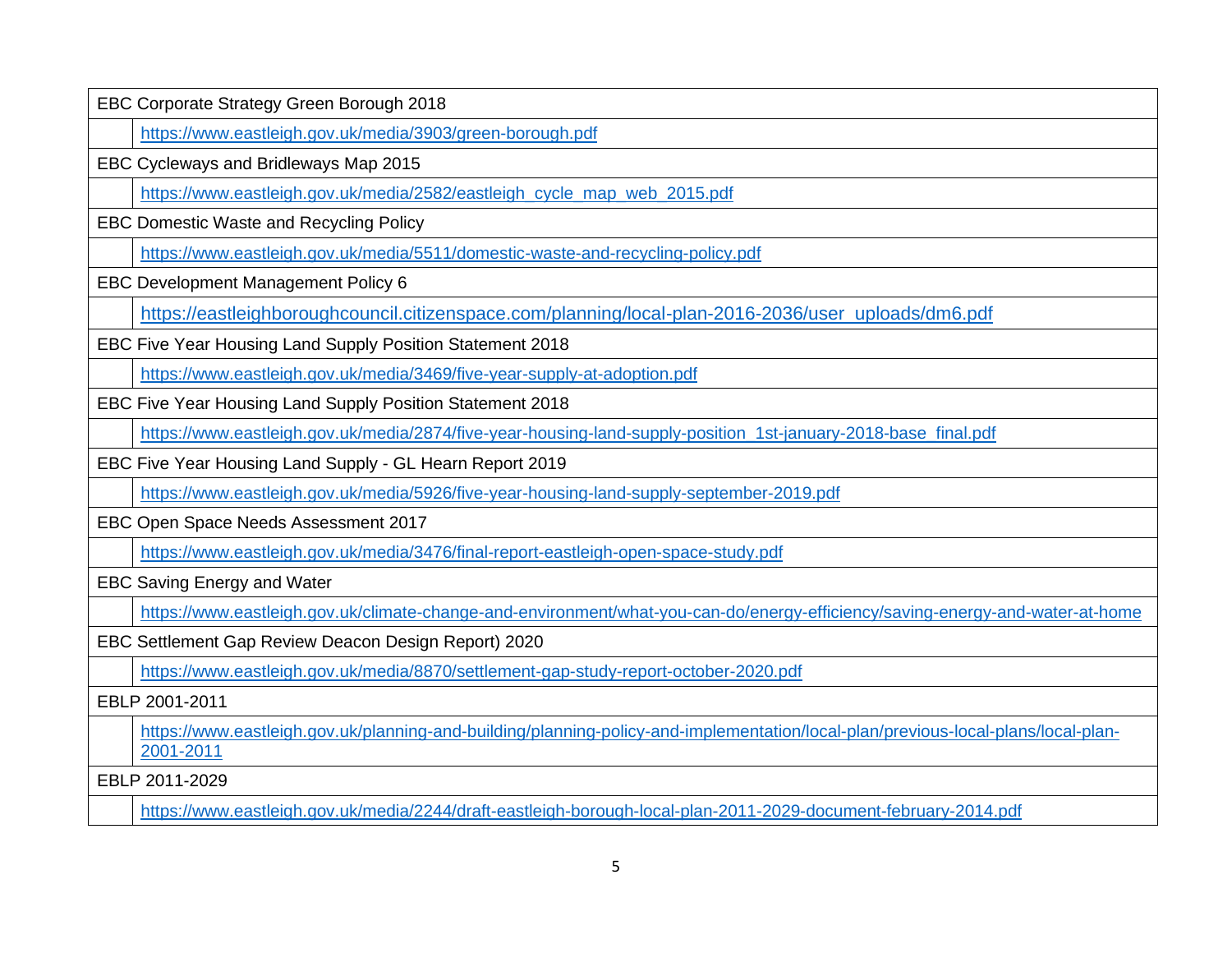| EBLP 2011-2036                        |                                                                                                      |  |
|---------------------------------------|------------------------------------------------------------------------------------------------------|--|
|                                       | https://www.eastleigh.gov.uk/media/1606/emerging-eastleigh-local-plan-2011-2036.pdf                  |  |
|                                       | EBLP 2016-2036                                                                                       |  |
|                                       | https://www.eastleigh.gov.uk/media/3484/final-local-plan-document-june-2018-print.pdf                |  |
|                                       | EBLP 2016-2036 Countryside gaps background paper                                                     |  |
|                                       | https://www.eastleigh.gov.uk/media/3452/final-countryside-gaps-bp.pdf                                |  |
|                                       | EBLP 2016-2036 Development Policy 6                                                                  |  |
|                                       | https://eastleighboroughcouncil.citizenspace.com/planning/local-plan-2016-2036/user_uploads/dm6.pdf  |  |
|                                       | EBLP 2016-2036 Objectively Assessed Needs background paper                                           |  |
|                                       | https://www.eastleigh.gov.uk/media/3393/final-objectively-assessed-needs-background-paper.pdf        |  |
|                                       | EBLP 2016-2036 Schedule of Main Modifications                                                        |  |
|                                       | https://www.eastleigh.gov.uk/media/5712/ed32-final-initial-lp-main-mods-signed-off-version.pdf       |  |
|                                       | EBLP 2016-2036 Schedule of Additional Modifications                                                  |  |
|                                       | https://www.eastleigh.gov.uk/media/5711/ed34-final-initial-lp-additional-mods-signed-off-version.pdf |  |
|                                       | EBLP 2016-2036 Strategic Land Availability Assessment 2017                                           |  |
|                                       | https://www.eastleigh.gov.uk/media/3426/slaa-report.pdf                                              |  |
|                                       | EBLP 2016-2036 Strategic Land Availability Assessment 2017 - Appendix for Botley site assessments    |  |
|                                       | https://www.eastleigh.gov.uk/media/3429/slaa-sites-3-botley-2016-slaa.pdf                            |  |
|                                       | <b>EBLP Saved Policies 2009</b>                                                                      |  |
|                                       | https://www.eastleigh.gov.uk/media/1308/090514-sos-direction-re-saved-policies-web.pdf               |  |
|                                       | EBLP Settlement Gap Policy Review 2017                                                               |  |
|                                       | https://www.eastleigh.gov.uk/media/1651/2017-july-draft-gap-review.pdf                               |  |
| Electric Vehicle Home Charging Scheme |                                                                                                      |  |
|                                       | https://www.theecoexperts.co.uk/electric-vehicles/homecharge-scheme                                  |  |
|                                       |                                                                                                      |  |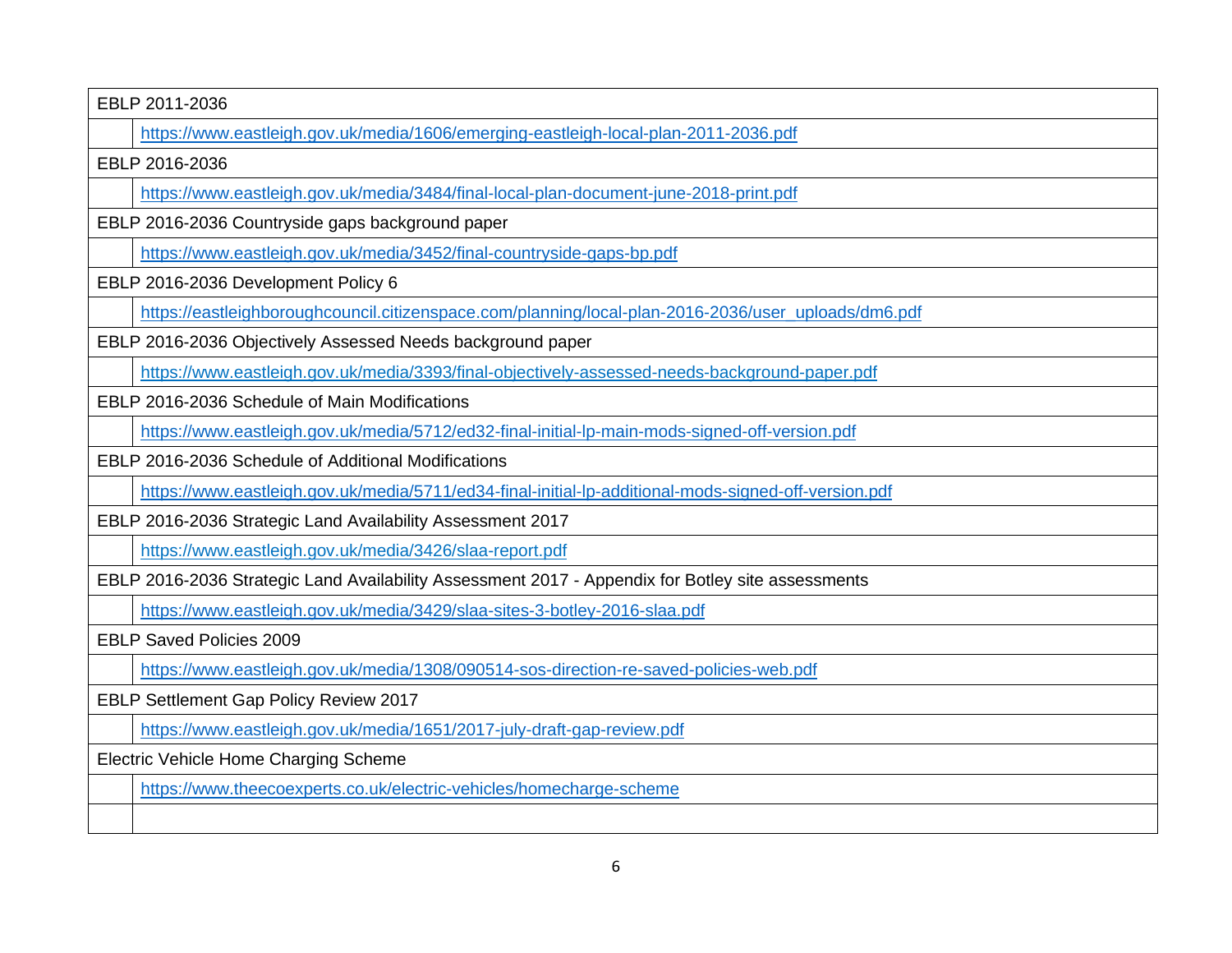| Solar Panel Electric Vehicle Charging Points                                                            |
|---------------------------------------------------------------------------------------------------------|
| https://www.theecoexperts.co.uk/electric-vehicles/solar-charging                                        |
| Green Spaces in Local Plans - The Planner                                                               |
| https://www.theplanner.co.uk/news/covid-19-green-space-should-be-a-priority-in-local-plans              |
| Fair Society, Health Lives - The Marmot Review 2010                                                     |
| https://www.parliament.uk/documents/fair-society-healthy-lives-full-report.pdf                          |
| Hamble Valley University of the Third Age (U3A)                                                         |
| https://u3asites.org.uk/hamblevalley/welcome                                                            |
| Hampshire Clinical Commissioning Groups                                                                 |
| https://www.southamptoncityccg.nhs.uk/news/six-clinical-commissioning-groups-ccgs-to-become-one-1511/   |
| <b>HCC Access to Household Waste Recycling Centres</b>                                                  |
| https://www.hants.gov.uk/wasteandrecycling/recyclingcentres/vehicle-registration                        |
| <b>HCC Boorley Green Traffic Calming</b>                                                                |
| https://www.hants.gov.uk/transport/transportschemes/boorleygreentrafficcalming                          |
| HCC Boorley Green Traffic Management Consultation Presentation 2017                                     |
| https://documents.hants.gov.uk/transport-consultations/BoorleyGreenConsultationpresentationMay2017.pdf  |
| HCC Boorley Green Traffic Management Consultation Report 2017                                           |
| https://documents.hants.gov.uk/transport-consultations/BoorleyGreenTrafficmanagementproposalsreport.pdf |
| HCC Countryside Access Plan 2015-2025                                                                   |
| https://documents.hants.gov.uk/countryside/HampshireCountrysideAccessPlan2015-2025.pdf                  |
| <b>HCC Definitive Footpaths Map</b>                                                                     |
| https://maps.hants.gov.uk/rightsofwaydefinitivemap/                                                     |
| <b>HCC Definitive Footpaths Statement</b>                                                               |
| https://documents.hants.gov.uk/rightsofway/definitivestatement/Botley.pdf                               |
|                                                                                                         |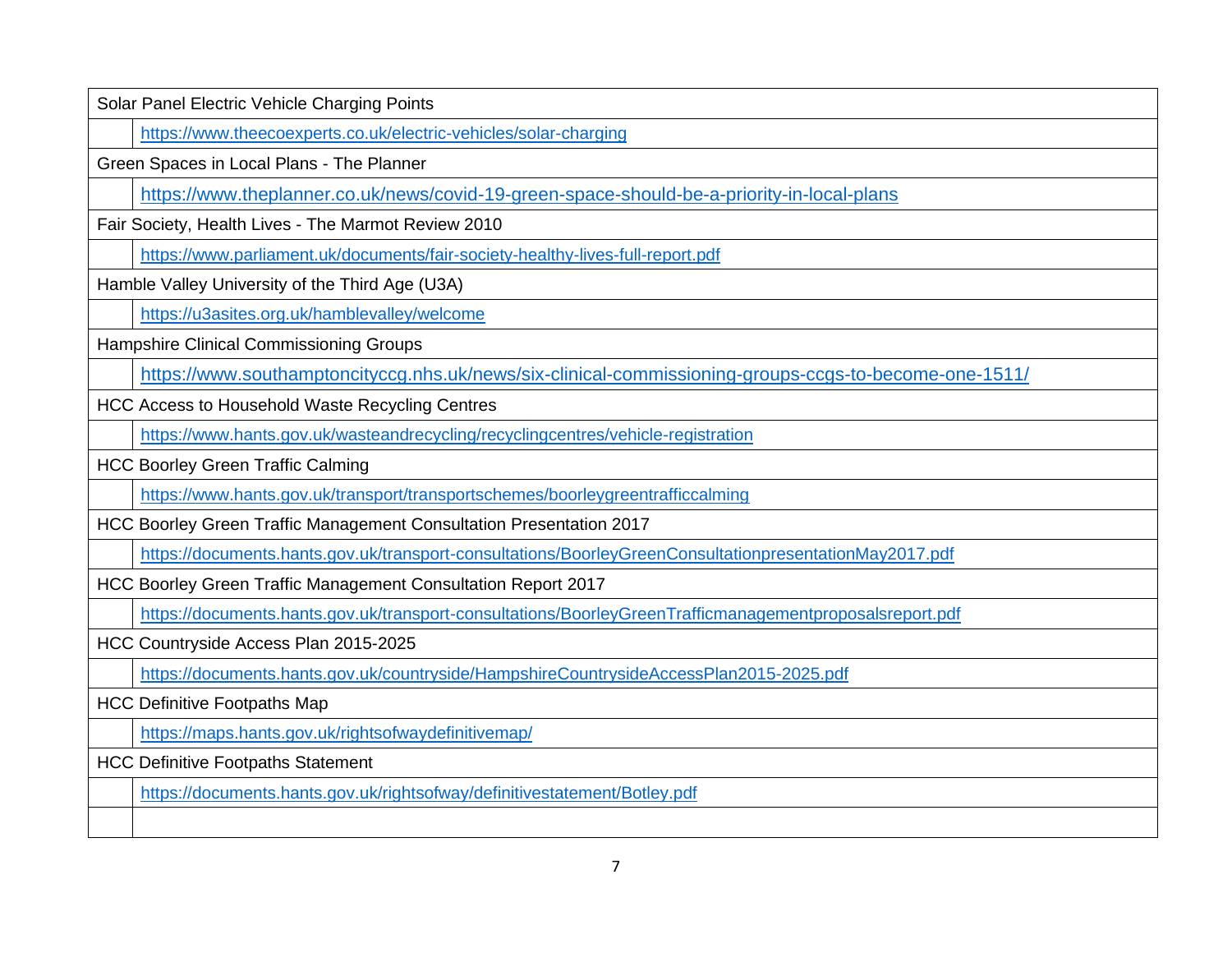| HCC Electric vehicle charging points                                                      |  |
|-------------------------------------------------------------------------------------------|--|
| https://documents.hants.gov.uk/countryside/HampshireCountrysideAccessPlan2015-2025.pdf    |  |
| https://www.hants.gov.uk/transport/ev-charging-points                                     |  |
| HCC Future Traffic Management Policy Decision Report 2016                                 |  |
| https://documents.hants.gov.uk/transport/Futuretrafficmanagementpolicy.pdf                |  |
| <b>HCC</b> getiton                                                                        |  |
| https://www.hants.gov.uk/socialcareandhealth/getiton                                      |  |
| HCC Hampshire Highways Annual Review 2018-2019                                            |  |
| https://documents.hants.gov.uk/highways/HampshireHighwaysAnnualReview-2018-19.pdf         |  |
| HCC Highway Asset Management Strategy 2018                                                |  |
| https://documents.hants.gov.uk/highways/ManagementStrategy.pdf                            |  |
| <b>HCC Making roads safer</b>                                                             |  |
| https://www.hants.gov.uk/transport/roadsafety/makingroadssafer                            |  |
| <b>HCC Pedestrian crossings</b>                                                           |  |
| https://www.hants.gov.uk/transport/roadsafety/pedestriancrossings                         |  |
| HCC Policy for Highway Asset Management 2018                                              |  |
| https://documents.hants.gov.uk/highways/ManagementPolicy.pdf                              |  |
| <b>HCC Protecting Habitats</b>                                                            |  |
| https://www.hants.gov.uk/thingstodo/riverhamble/environment/protectinghabitats            |  |
| HCC Right of Way enforcement news                                                         |  |
| https://www.hants.gov.uk/News/140121rightsofway                                           |  |
| HCC Right of Way enforcement Policy                                                       |  |
| https://www.hants.gov.uk/landplanningandenvironment/rightsofway                           |  |
| HCC Traffic Management Policy & Guidance 2014                                             |  |
| https://documents.hants.gov.uk/road-safety/TrafficManagementPolicyGuidanceJanuary2014.pdf |  |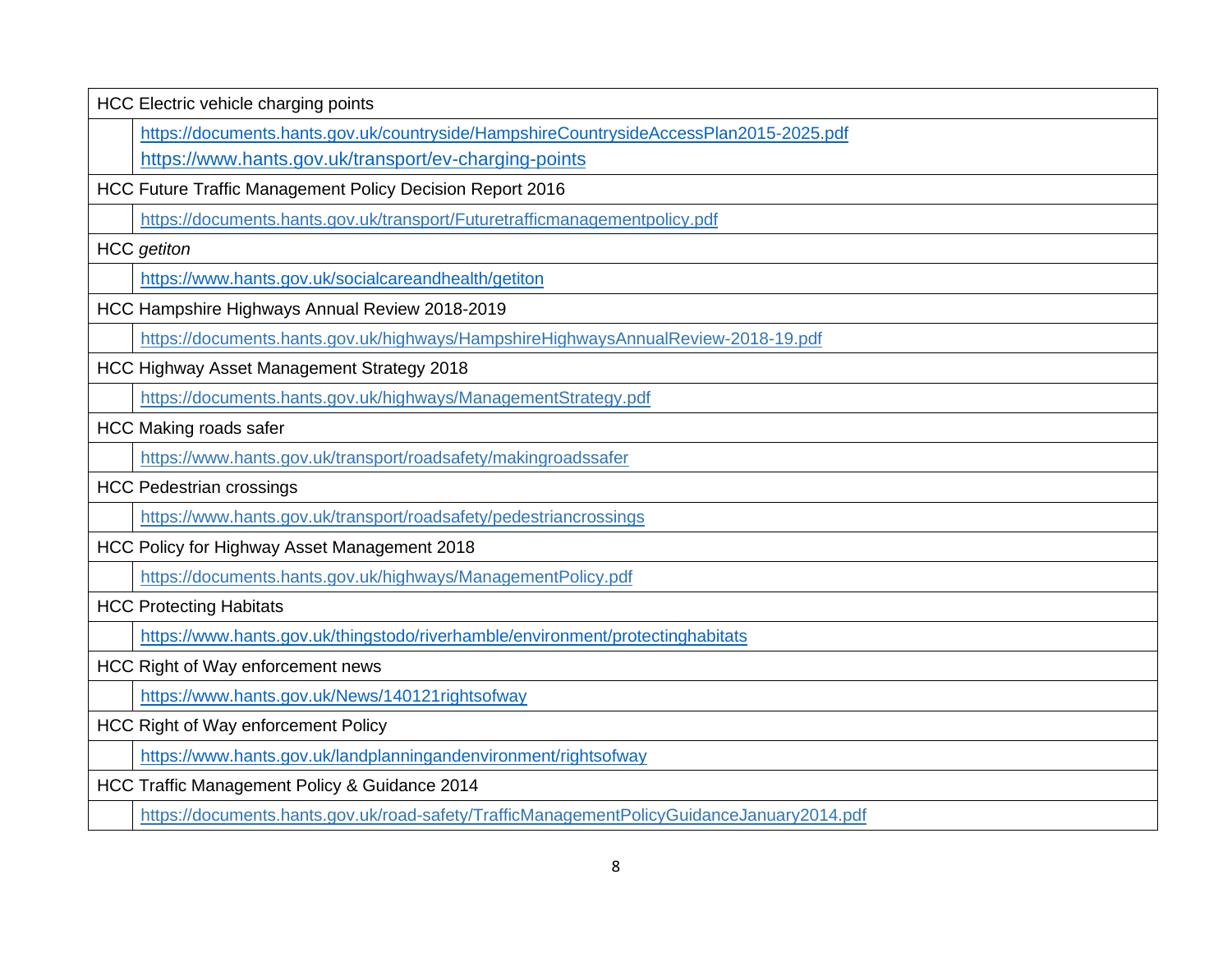| <b>HCC Waste and Recycling</b>                                                                                                       |  |  |
|--------------------------------------------------------------------------------------------------------------------------------------|--|--|
| https://www.hants.gov.uk/wasteandrecycling/whattodowithwaste/yourwaste                                                               |  |  |
| Health & Wellbeing Paper                                                                                                             |  |  |
| https://www.botley.com/np-evidence-base-2/send/84-np-evidence-base/1114-health-wellbeing-paper                                       |  |  |
| Health & Wellbeing Paper Appendix                                                                                                    |  |  |
| https://www.botley.com/np-evidence-base-2/send/84-np-evidence-base/1115-health-wellbeing-appendix                                    |  |  |
| <b>Hedge End Medical Centre</b>                                                                                                      |  |  |
| https://www.hedgeendmedicalcentre.co.uk/                                                                                             |  |  |
| Highways Agency Roadside Features TA57/87 2019                                                                                       |  |  |
| http://www.standardsforhighways.co.uk/ha/standards/dmrb/vol6/section3/ta5787.pdf                                                     |  |  |
| Highways England Design Manual for Roads and Bridges - Road Layout Design                                                            |  |  |
| https://www.standardsforhighways.co.uk/dmrb/search/66f2661f-959d-4b13-8139-92fbd491cbcf                                              |  |  |
| <b>Hilliers Garden Centre</b>                                                                                                        |  |  |
| https://www.hillier.co.uk/events/                                                                                                    |  |  |
| Historic England High Streets Heritage Action Zones                                                                                  |  |  |
| https://historicengland.org.uk/services-skills/heritage-action-zones/regenerating-historic-high-streets/                             |  |  |
| Local Green Space designations - Locality guidance                                                                                   |  |  |
| https://neighbourhoodplanning.org/toolkits-and-guidance/making-local-green-space-designations-neighbourhood-plan/                    |  |  |
| Mind 5 ways to wellbeing                                                                                                             |  |  |
| https://www.mind.org.uk/media/4220803/five-ways-to-wellbeing poster.pdf                                                              |  |  |
| <b>National Defibrillator Network</b>                                                                                                |  |  |
| https://www.thecircuit.uk/                                                                                                           |  |  |
| National Planning Policy Framework July 2018, revised February 2019                                                                  |  |  |
| https://assets.publishing.service.gov.uk/government/uploads/system/uploads/attachment_data/file/810197/NPPF_Feb_2019_revised.<br>pdf |  |  |
|                                                                                                                                      |  |  |
|                                                                                                                                      |  |  |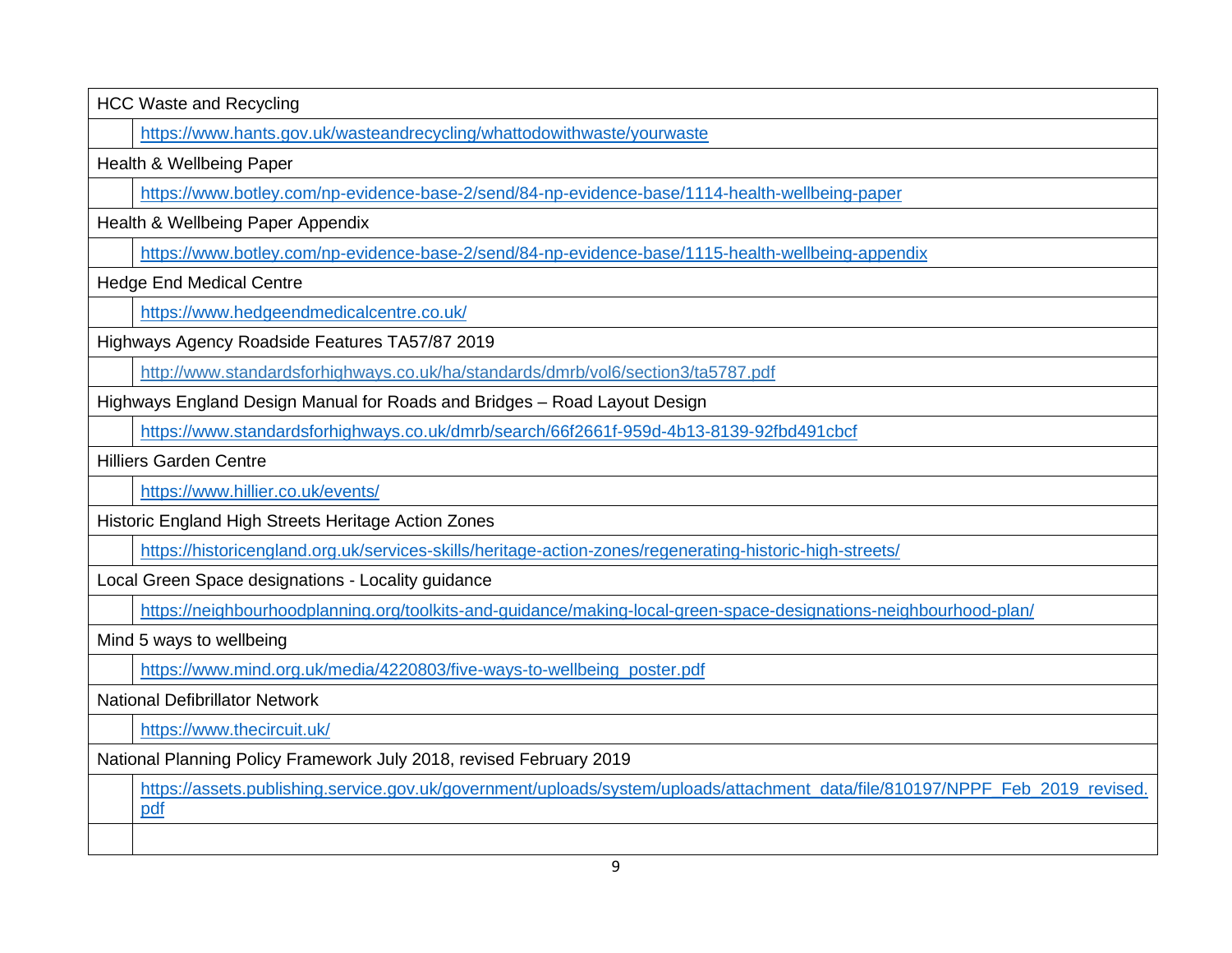|                | Natural England Advice to Local Planning Authorities on achieving nutrient neutrality for new development in the Solent Region 2019                                   |  |
|----------------|-----------------------------------------------------------------------------------------------------------------------------------------------------------------------|--|
|                | https://www.havant.gov.uk/sites/default/files/documents/SolentNutrientAdviceV2June2019.pdf                                                                            |  |
|                | Neighbourhood Plans Roadmap - Locality guidance                                                                                                                       |  |
|                | https://neighbourhoodplanning.org/toolkits-and-guidance/create-neighbourhood-plan-step-by-step-roadmap-guide/                                                         |  |
|                | New Homes Bonus Scheme Government paper                                                                                                                               |  |
|                | https://researchbriefings.parliament.uk/ResearchBriefing/Summary/SN05724                                                                                              |  |
|                | New Homes Bonus Scheme Planning Portal guidance                                                                                                                       |  |
|                | https://www.gov.uk/government/publications/2010-to-2015-government-policy-house-building/2010-to-2015-government-policy-<br>house-building#appendix-8-new-homes-bonus |  |
|                | NHS Active Signposting and Care Navigators                                                                                                                            |  |
|                | https://www.england.nhs.uk/gp/gpfv/redesign/gpdp/reception-clerical/                                                                                                  |  |
| <b>NHS App</b> |                                                                                                                                                                       |  |
|                | https://www.nhs.uk/using-the-nhs/nhs-services/the-nhs-app/                                                                                                            |  |
|                | NHS Choices Urgent & Emergency Care information                                                                                                                       |  |
|                | https://www.nhs.uk/using-the-nhs/nhs-services/urgent-and-emergency-care/                                                                                              |  |
|                | <b>NHS Dental 111 Service</b>                                                                                                                                         |  |
|                | https://www.nhs.uk/common-health-questions/dental-health/how-can-i-access-an-nhs-dentist-in-an-emergency-or-out-of-hours/                                             |  |
|                | <b>NHS Dental Services locator</b>                                                                                                                                    |  |
|                | https://www.nhs.uk/Service-Search/Dentists/LocationSearch/3                                                                                                           |  |
|                | NHS e-Referral System                                                                                                                                                 |  |
|                | https://www.nhs.uk/using-the-nhs/nhs-services/hospitals/nhs-e-referral-service/                                                                                       |  |
|                | https://www.nhs.uk/nhsengland/appointment-booking/documents/nhs-e-referral-service-patient-guide-vs3.pdf                                                              |  |
|                | NHS General Practice Forward View 2016                                                                                                                                |  |
|                | https://www.england.nhs.uk/wp-content/uploads/2016/04/gpfv.pdf                                                                                                        |  |
|                | NHS Let's Talk About It                                                                                                                                               |  |
|                | https://what0-18.nhs.uk/resources/information-on-local-healthcare-services/lets-talk-about-it                                                                         |  |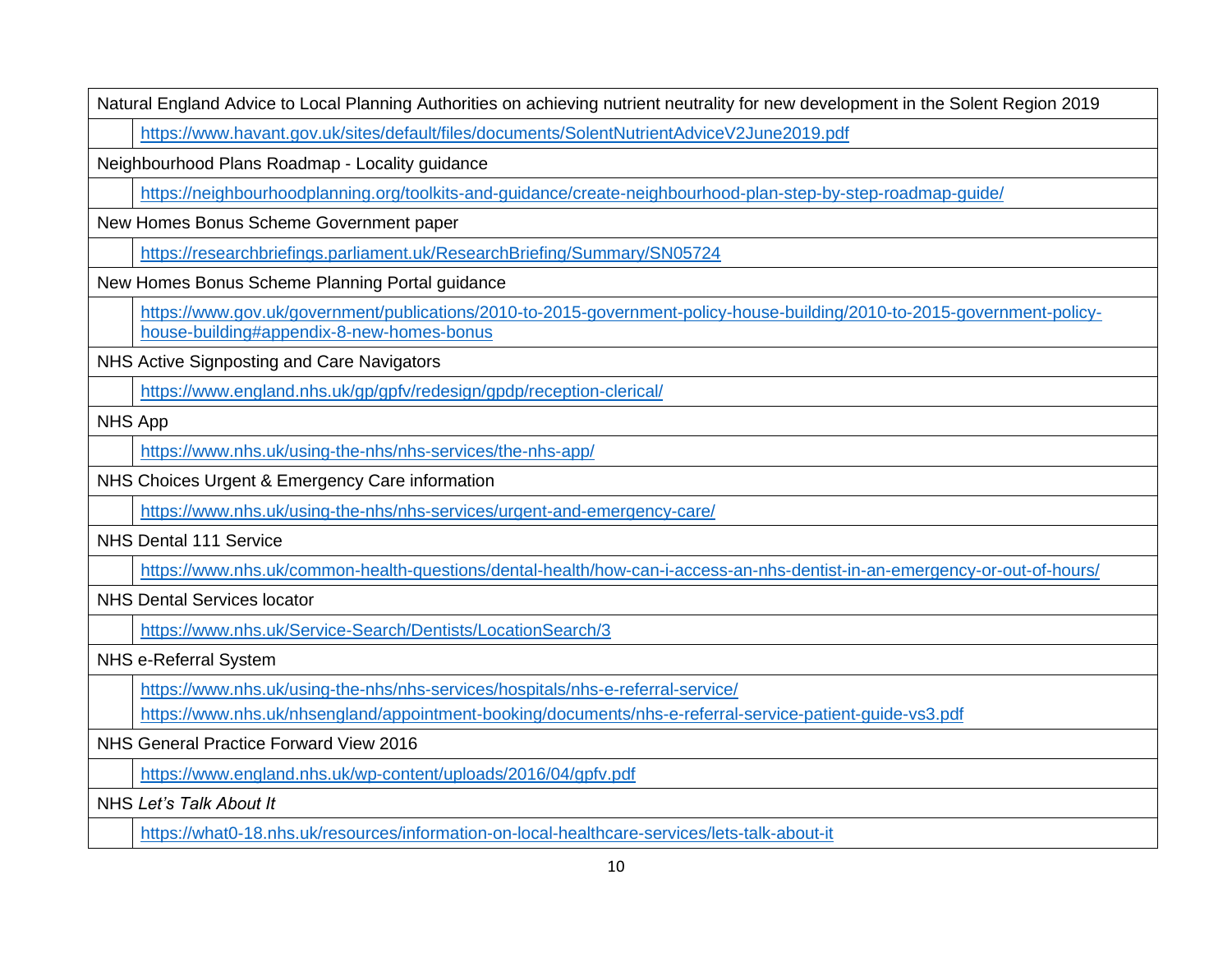| NHS Long Term Plan                                                                                                                                      |  |
|---------------------------------------------------------------------------------------------------------------------------------------------------------|--|
| https://www.longtermplan.nhs.uk/                                                                                                                        |  |
| NHS Primary Medical Care Policy & Guidance Manual                                                                                                       |  |
| https://www.england.nhs.uk/publication/primary-medical-care-policy-and-guidance-manual-pgm/                                                             |  |
| <b>NHS Social Prescribing</b>                                                                                                                           |  |
| https://www.england.nhs.uk/personalisedcare/social-prescribing/                                                                                         |  |
| Ofwat Sewerage Sector Guidance                                                                                                                          |  |
| https://www.water.org.uk/sewerage-sector-guidance-approved-documents/                                                                                   |  |
| Ofwat Design and Construction Guidance                                                                                                                  |  |
| https://assets.publishing.service.gov.uk/government/uploads/system/uploads/attachment_data/file/415773/sustainable-drainage-<br>technical-standards.pdf |  |
| PUSH Objectively Assessed Housing Need Update 2016                                                                                                      |  |
| https://www.eastleigh.gov.uk/media/3398/push-housing-need-update-2016.pdf                                                                               |  |
| PUSH South Hampshire Strategic Housing Market Assessment Final Report 2014                                                                              |  |
| https://www.eastleigh.gov.uk/media/3400/push-shma-feb-14.pdf                                                                                            |  |
| PUSH South Hampshire Strategic Housing Market Assessment Final Report Appendices 2014                                                                   |  |
| https://www.eastleigh.gov.uk/media/3399/push-shma-apps-feb-14.pdf                                                                                       |  |
| PUSH South Hampshire Strategy 2012                                                                                                                      |  |
| https://www.push.gov.uk/wp-content/uploads/2018/08/South-Hampshire-GI-Strategy-2017-2034-FINAL.pdf                                                      |  |
| <b>Planning Obligations Government guidance</b>                                                                                                         |  |
| https://www.gov.uk/guidance/planning-obligations                                                                                                        |  |
| Planning Obligations Planning Advisory Service Guidance                                                                                                 |  |
| https://www.local.gov.uk/pas/pas-topics/infrastructure/s106-obligations-overview                                                                        |  |
| Planning Obligations Town & Country Planning Act 1990 Guidance                                                                                          |  |
| https://www.legislation.gov.uk/ukpga/1990/8/section/106?_ga=2.153737592.111747715.1566853517-1045694744.1499349237                                      |  |
|                                                                                                                                                         |  |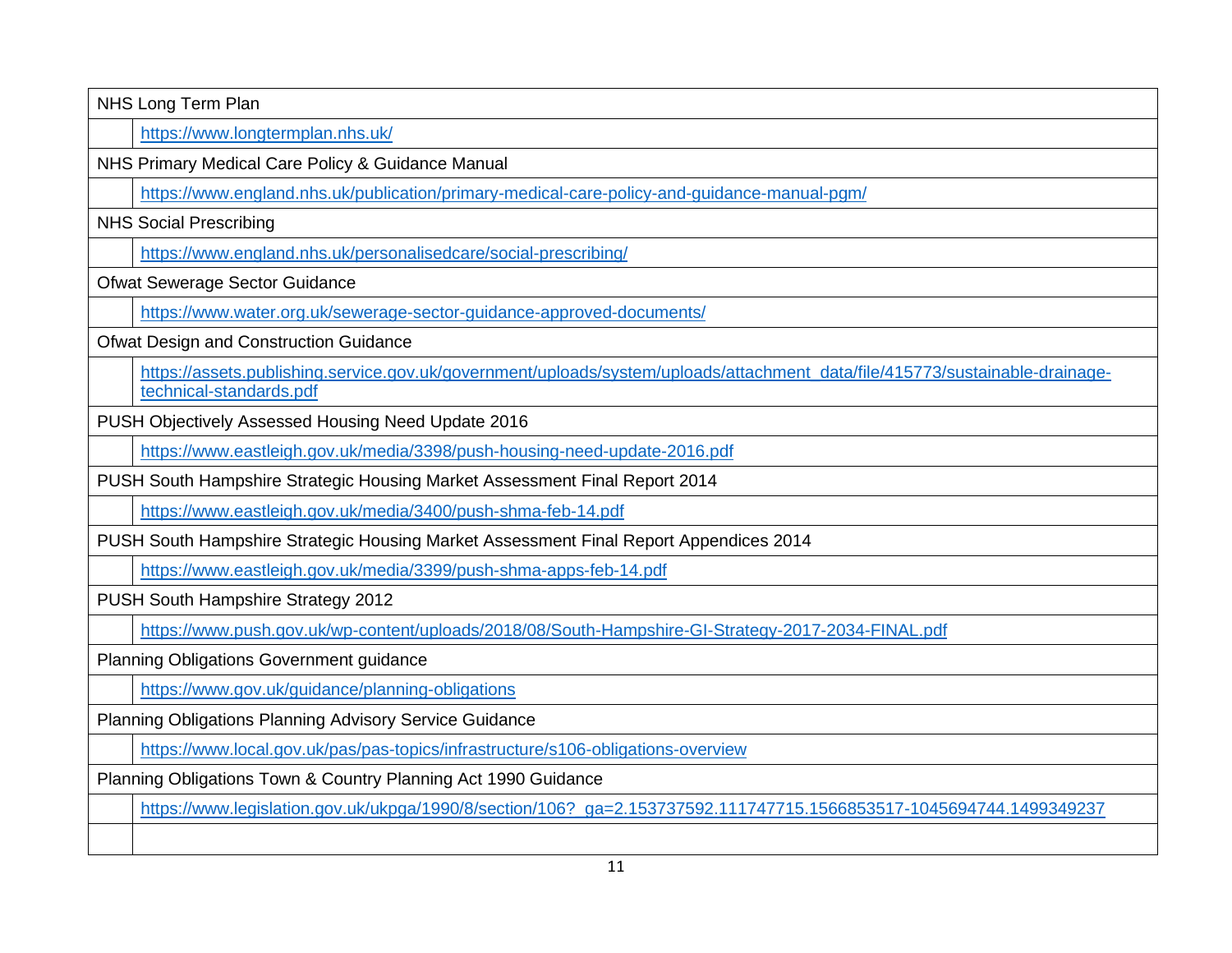| <b>Planning Practice Guidance</b>                                                           |  |
|---------------------------------------------------------------------------------------------|--|
| http://www.gov.uk/government/collections/planning-practice-guidance                         |  |
| Probus Club of Hamble Valley                                                                |  |
| https://www.botley.com/probus-club-of-hamble-valley                                         |  |
| Resuscitation Council & British Heart Foundation Guide to Automatic External Defibrillators |  |
| https://www.resus.org.uk/publications/a-guide-to-aeds/                                      |  |
| River Hamble Site of Special Scientific Interest                                            |  |
| https://designatedsites.naturalengland.org.uk/SiteDetail.aspx?SiteCode=S1004525             |  |
| South Central Ambulance Service                                                             |  |
| https://www.scas.nhs.uk/about-scas/                                                         |  |
| South Central Ambulance Service Non-Emergency Patient Transport Service                     |  |
| https://www.scas.nhs.uk/our-services/non-emergency-patient-transport-service/               |  |
| South Central Ambulance Service Save a Life                                                 |  |
| https://www.scas.nhs.uk/news/campaigns/savealife/                                           |  |
| Southampton CCG East Group Practices Appointments Plus Service                              |  |
| https://www.southamptoncityccg.nhs.uk/gps-and-localities                                    |  |
| Southampton CCG Urgent Treatment Centres                                                    |  |
| https://www.southamptoncityccg.nhs.uk/southampton-urgent-treatment-centre                   |  |
| https://www.stmarystreatmentcentre.nhs.uk/utc/                                              |  |
| Southampton International Airport                                                           |  |
| https://www.southamptonairport.com/                                                         |  |
| Southern Daily Echo                                                                         |  |
| http://www.dailyecho.co.uk                                                                  |  |
| St Luke's & Botley Surgery                                                                  |  |
| http://www.stlukesandbotleysurgery.co.uk/                                                   |  |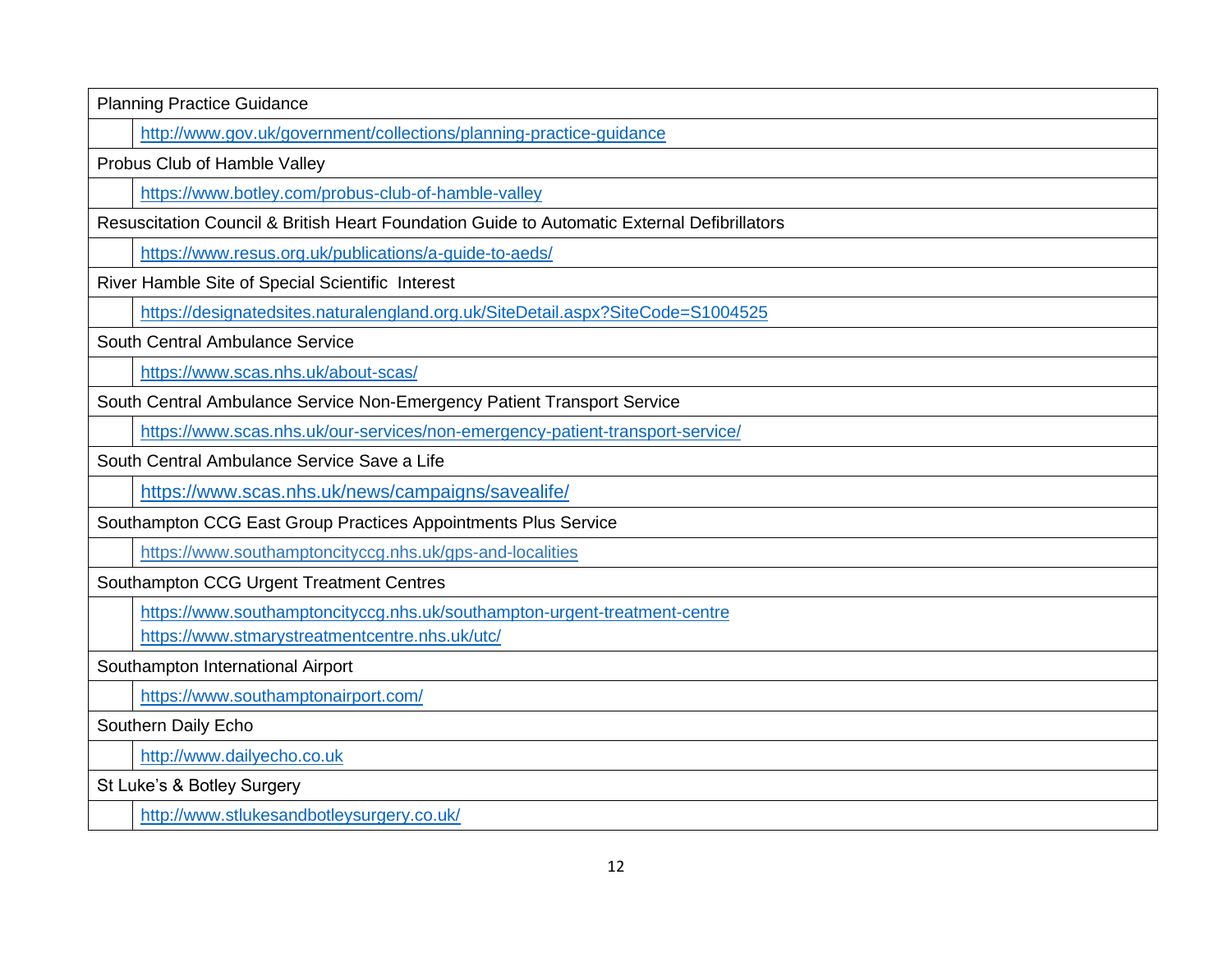| Strawberry Trail Botley web site                                                                                                                        |  |  |
|---------------------------------------------------------------------------------------------------------------------------------------------------------|--|--|
| https://www.botley.com/thingstodo/walks/strawberry-trail                                                                                                |  |  |
| <b>Strawberry Trail Long Distance Walkers Association</b>                                                                                               |  |  |
| https://www.ldwa.org.uk/ldp/members/show_path.php?path_name=Strawberry+Trail                                                                            |  |  |
| SuDS Adoption & Maintenance Standards                                                                                                                   |  |  |
| https://www.susdrain.org/delivering-suds/using-suds/adoption-and-maintenance-of-suds/adoption/SuDS-adoption-in-England-and-<br><b>Wales.html</b>        |  |  |
| SuDS Department for Environment, Food and Rural Affairs - non-statutory technical standards                                                             |  |  |
| https://assets.publishing.service.gov.uk/government/uploads/system/uploads/attachment_data/file/415773/sustainable-drainage-<br>technical-standards.pdf |  |  |
| SuDS Hampshire County Council Guidance for Developers, Designers and Planners 2015                                                                      |  |  |
| https://documents.hants.gov.uk/flood-water-management/SurfaceWaterandSuDSGuidance-Nov2015.pdf                                                           |  |  |
| SuDS Hampshire County Council information for developers - principals and application 2018                                                              |  |  |
| https://documents.hants.gov.uk/flood-water-management/SuDSLeafletJune2018v20.pdf                                                                        |  |  |
| SuDS House of Commons Written Statement (HCWS161) 2014                                                                                                  |  |  |
| https://www.parliament.uk/documents/commons-vote-office/December%202014/18%20December/6.%20DCLG-sustainable-<br>drainage-systems.pdf                    |  |  |
| <b>SuDS Ofwat Guidance</b>                                                                                                                              |  |  |
| https://www.ofwat.gov.uk/regulated-companies/resilience-2/sustainable-drainage/                                                                         |  |  |
| SuDS Susdrain web page                                                                                                                                  |  |  |
| https://www.susdrain.org/delivering-suds/using-suds/adoption-and-maintenance-of-suds/maintenance/index.html                                             |  |  |
| UK Government Clean Air Strategy 2019                                                                                                                   |  |  |
| https://assets.publishing.service.gov.uk/government/uploads/system/uploads/attachment_data/file/770715/clean-air-strategy-<br>2019.pdf                  |  |  |
| UK Government funding electric car charging points                                                                                                      |  |  |
| https://www.gov.uk/government/news/funding-for-thousands-of-electric-car-charge-points-unused-by-councils                                               |  |  |
|                                                                                                                                                         |  |  |